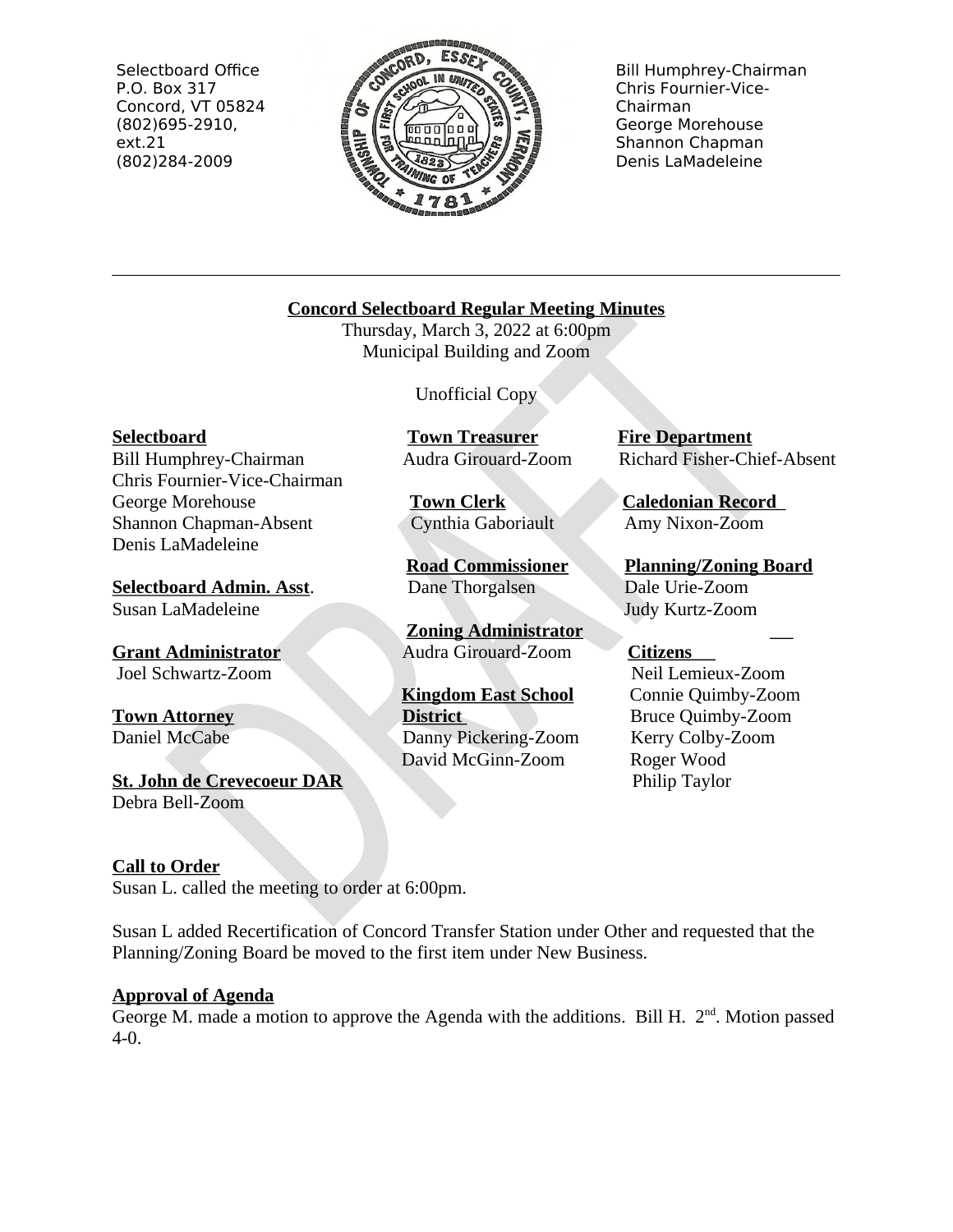# **Reorganization of the Selectboard**

Elect a Chairman & Vice Chairman  $\bullet$ 

George M. made a motion to elect Bill Humphrey as Chairman and Chris Fournier as Vice Chairman. Denis L. 2<sup>nd</sup>. Motion passed 4-0.

• Appoint Individuals to Sign Orders/Warrants

Bill H. made a motion to appoint George Morehouse to sign Orders/Warrants. Chris F. 2<sup>nd</sup>. Motion passed 4-0.

George M. made a motion to appoint Shannon Chapman to be the backup to sign the Orders/Warrants. Denis L. 2<sup>nd</sup>. Motion passed 4-0.

• Determine Time & Place of Meeting

Consensus of the Board to hold the monthly Selectboard Meeting the first Tuesday of every month at 6:00pm at the municipal Building and via Zoom.

# **Approval of the February 1, 2022 Regular Meeting Minutes**

Tabled until April. Did not have a quorum

#### **Citizen's Concerns**

The Concord 8<sup>th</sup> grade students requested permission to place a Book Box at Folsom Common Park for public use.

Consensus of the Board to allow the students to place the Book Box at Folsom Common Park. Danny P. and David M. requested permission to do some minor maintenance at the North Concord Park Ball Field.

Consensus of the Board to allow the maintenance to move forward

# **Old Business**

# **Planning/Zoning Board**

• Confirm a Hearing Date

George M. made a motion to hold the Hearing date on April 5<sup>th</sup>, 2022 at 5:30pm at the Municipal Building and Zoom. Chris F. 2<sup>nd</sup>. Motion passed 4-0.

Dale U. updated the Board that the Community Meeting could possibly be held in August 2022.

# **Town Clerk**

Cindy G. stated that the election went well but the Town Hall was very cold.

# **Town Treasurer**

Audra G. provided the Board with the February reports for review. She informed the Board that the Miles Pond Camper's Association has submitted the application for the 2022 Aquatic Nuisance Control Stewardship Program.

# **Zoning Administrator**

Audra G. requested that items be discussed in Executive Session for legal matters with the Town Attorney.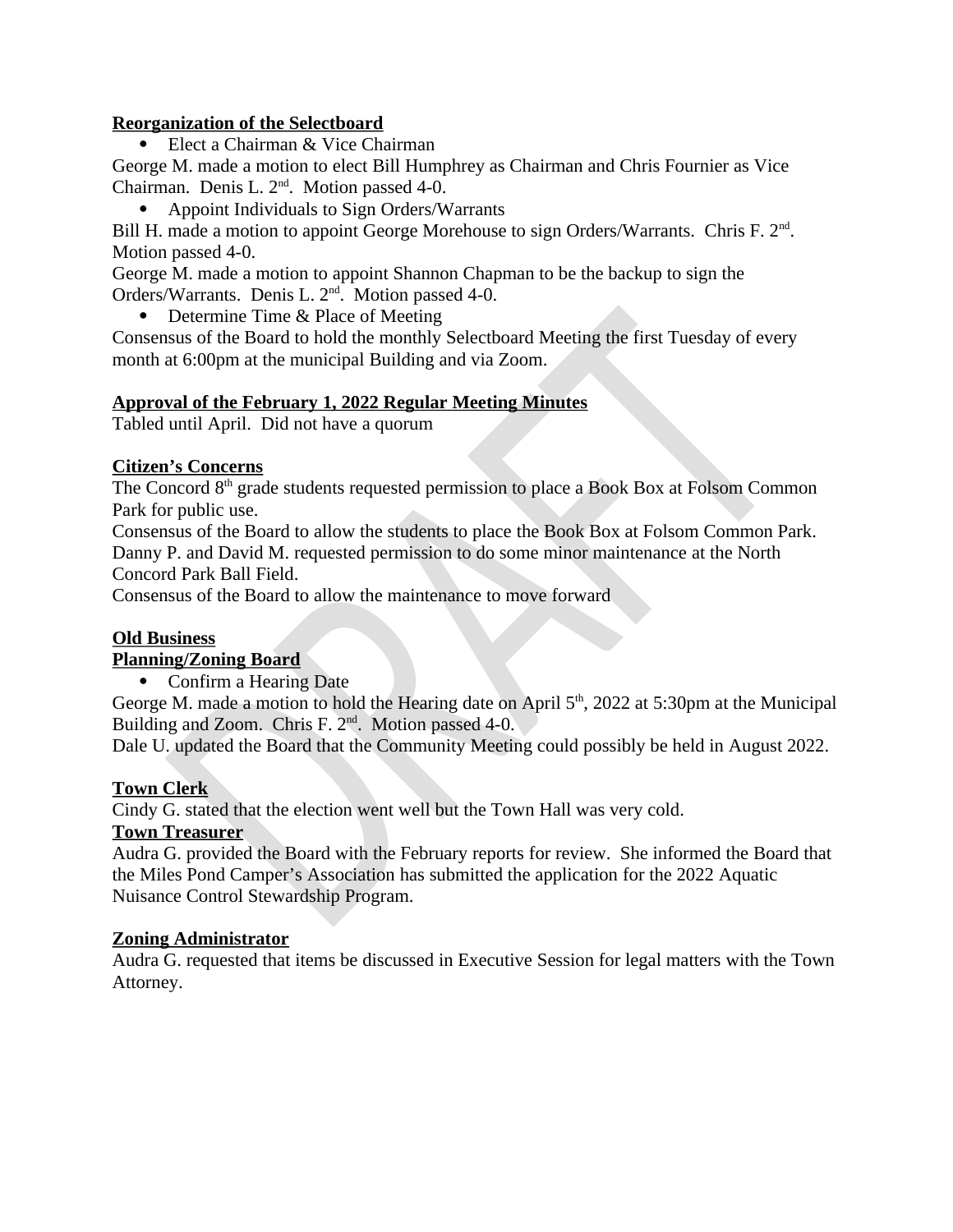#### **Road Commissioner**

# • Bradley Vale Road

A brief discussion was held concerning the road with Danial M., Roger W., and Philip Taylor. Consensus of the Board to have the Town Attorney Daniel McCabe do some more research on the matter. Consensus of the Board to have road classified as a Class 4 road.

# • Annual Meeting with Vtrans

Susan L. stated that the Annual Meeting with Vtrans will be on March 15, 2022 at 8:00am to discuss upcoming available Grants.

# • Grant in Aid Municipal Invoicing

Susan L. submitted the Reimbursement Invoice for the Board to review.

# • New Dump Truck

Dane T. will research dump truck options for the April Meeting

# **Fire Department-Absent**

# **Animal Control Officer-Absent**

# **Grant Administrator**

A brief discussion was held with Joel S. concerning possible Grants. A chairlift or elevator is the first project to access the Historical Society that we would like to see if any grants that could be available for this project.

#### **New Business**

Neil L. presented the Board with an Easement Deed to review. A brief discussion was held and Attorney McCabe will contact Neil L. attorney to work out a final draft the Board to sign. Chris F. made a motion for Bill H. to sign the agreement. Denis L. 2<sup>nd</sup>. Motion passes 4-0.

# **Library Trustee Appointment**

The Library Board of Trustees submitted Eleana Sussman's name to be appointed to the Library Board of Trustees.

George M. made a motion to appoint Eleana Sussman for the remainder of term until March 2023. Chris F.  $2<sup>nd</sup>$ . Motion passed 4-0

# **Annual Appointments**

Susan L. submitted the Annual Appointment list to the Board for review and approval. George M. made a motion to approve the Annual Appointment list as submitted. Chris F.  $2<sup>nd</sup>$ . Motion passed 4-0.

List is available upon request and at the Municipal Building.

# **Ambulance Service Agreement**

The CALEX Ambulance Services Agreement was submitted to the Board for signature. The contract of \$27,219.00 Was approved by the voters at the 2022 Election.